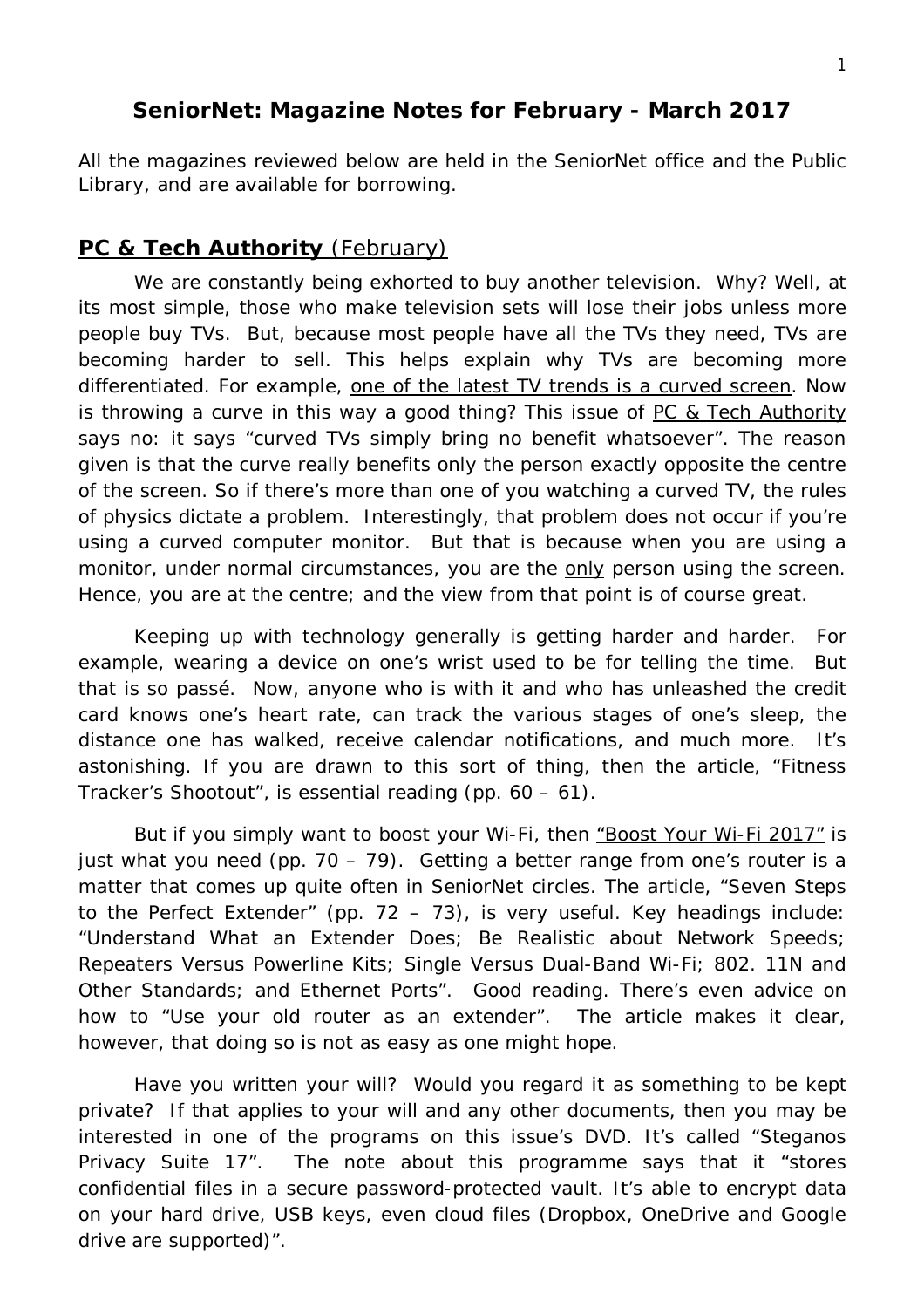Among the many nightmares hovering round the beds of small business owners is the possibility of having one's computer locked up by Ransomware. This article is focused on these people's vulnerability – but the information in it is relevant to any of us who have a computer with internet access. The article tells you what to do if you get hit (pp. 108 – 109).

A discussion which never ends in SeniorNet circles is about which smartphone to buy. Of interest then will be an oddly titled article here, "There are a few turkeys out there, but the chance of stumbling across one accidentally is really quite low" (pp. 103 – 105), which nevertheless gives some good practical advice about buying smartphones - including naming names. In particular, it draws out price points, and lets you know what you can expect to get at the various levels.

### **PC and Tech Authority** (March)

Perhaps the most useful article in this issue is "Stop the PC Invaders: ... How to keep persistent PC pests at bay" (pp.24-29). There is good advice here under the following headings: "Axe Auto-Playing Ads; Stop Pop-Ups and Overlays; Avoid Unwanted Audio; Cut the YouTube Clutter; Untick the Wrong Boxes; Keep Spyware and Adware at Bay; Battle Noisy Bloatware; Drop [Microsoft] Suggestions; Cover Your Webcam; Cutting [Microsoft] Edge out of the Picture; and [Avoid] Sudden [Microsoft] Restarts". If you are finding these sorts of problems annoying, then this is the article for you. Many of us use YouTube, and the article about avoiding YouTube clutter (pop-ups, ads and so on) could be of considerable assistance. Rather strangely, the editor has put an article which covers some of the same points as in "Stop the PC Invaders ..." immediately after it. The latter article is entitled "Take control of Windows 10 update (sic)". Whatever its positioning, the advice given therein is sensible and practical.

I was happily surprised when Spark offered a year's free connection to Netflix - under certain conditions - as they say. We fulfilled those conditions and are now, from time to time, enjoying being part of the post-modern world. But some people who are using Netflix and other streaming services are experiencing buffering and connection problems. These are discussed in another oddly entitled article, "We are watching a box set in one go – the only box a takeaway pizza vital to sustain such a viewing marathon" (103-105). However, once you've deconstructed your way past this title, some interesting information emerges. The article argues that buffering and related quality problems can occur because some TV sets emit a serious amount of RF noise. So, if one is using a dongle (Chromecast or another Android stick), this RF noise could be interfering with your Wi-Fi signal. By the same token, if the dongle is around the back of the TV, the set itself could be screening the dongle from a good Wi-Fi connection. The solution suggested may be obvious to you, but it's worth